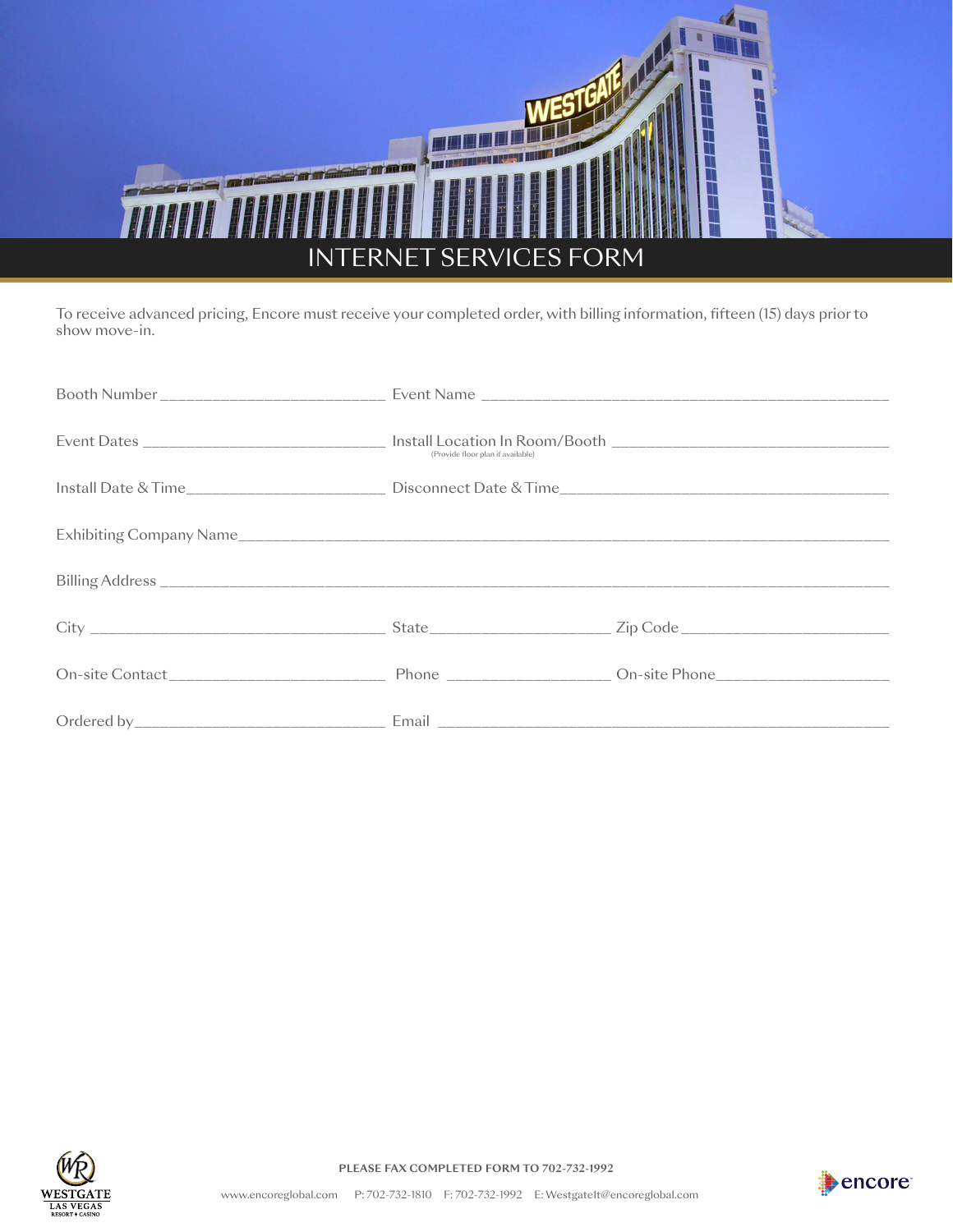## **TERMS & CONDITIONS**

### **WIRED INTERNET SERVICES**

#### **SINGLE CONNECT BASIC**

Wired Connectivity for a Single Device, Private IP via DHCP in a single location, Access Code v page, up to 3Mbps Bandwidth

### **SINGLE CONNECT PLUS**

Wired Connectivity for a Single Device, Private IP via DHCP in a single location, Access Code v page, up to 5Mbps Bandwidth

### **SINGLE CONNECT ENHANCED**

Wired Connectivity for a Single Device, private IP via DHCP in a single location, Access code via page, 10 Mbps Dedicated Bandwidth

### **EVENT CONNECT**

Wired Connectivity for Up to 6 devices, in a single location (1 Location), DHCP or static IP's via VLAN connection. 30Mbps dedicated bandwidth.

### **ADDITIONAL WIRED DEVICES**

Per Device Charge for additional wired connections (Single Connect Enhanced & Wired Event Connect only)

### **ADDITIONAL WIRED LOCATIONS**

Per Location Charge to add wired connections to additional locations within the same venue m (Single Connect Enhanced & Wired Event Connect only)

### **SWITCH RENTAL**

Up to 24 port gigabit switch

|              | Standard<br><b>Event Rate</b> | Advanced<br><b>Event Rate</b> | Qty | Subtotal |
|--------------|-------------------------------|-------------------------------|-----|----------|
| ia splash-   | \$300                         | \$240                         |     |          |
| ia splash-   | \$500                         | \$400                         |     |          |
| a splash-    | \$1,500                       | \$1,200                       |     |          |
| dedicated    | \$5,000                       | \$4,000                       |     |          |
|              | \$60                          | \$40                          |     |          |
| eeting space | \$240                         | \$300                         |     |          |
|              | \$120                         | \$150                         |     |          |

### **WIRELESS INTERNET SERVICES**

#### **WIRELESS CONNECT ENHANCED**

Wireless Connectivity Recommended for 5 Concurrent Devices (20 Max), private IP addresses via DHCP in a Single Location, Access Code via splashpage, 10 Mbps Dedicated Bandwidth.

### **WIRELESS EVENT CONNECT**

Wireless Connectivity for up to 40 Concurrent Devices, private IP addresses via DHCP in a single location,<br>Access code via splashpage (Splashpage Bypass Available), 30 Mbps Dedicated Bandwidth.

### **ADDITIONAL WIRELESS DEVICES**

Add Wireless Access in Increments of 10 Devices

#### **ACCESS POINT ACTIVATION FEE**

Includes 1 access point. Used to add coverage or density to a single additional location. (Only Applicable in venues without permanent infrastructure)

|    | \$1,200 | \$960   |  |
|----|---------|---------|--|
| n, | \$4,000 | \$3,200 |  |
|    | \$500   | \$400   |  |
|    | \$1,000 | \$800   |  |

### **CUSTOM OPTIONS**

| ADDITIONAL BANDWIDTH<br>(Enhanced & Event Connect only) 10Mbps bandwidth                                                                                                                                                                                         | \$1000 | \$800                  |                       |  |
|------------------------------------------------------------------------------------------------------------------------------------------------------------------------------------------------------------------------------------------------------------------|--------|------------------------|-----------------------|--|
| <b>TECHNICIAN LABOR</b>                                                                                                                                                                                                                                          |        |                        |                       |  |
| Hourly Rate<br>Straight Time Double time rates will apply for labor after 5:00pm, Monday through Friday and all Saturdays, Sundays and Holi-<br>days. Labor is included with ordered services labor is only required for services in addition to what is ordered | \$125  |                        |                       |  |
|                                                                                                                                                                                                                                                                  |        |                        | <b>SERVICES TOTAL</b> |  |
| All materials and services will require an additional 15% service fee - (Service fee is calculated pre-discount)                                                                                                                                                 |        | <b>15% SERVICE FEE</b> |                       |  |
| NO ROUTERS OR WIRELESS DEVICES OF ANY KIND WILL BE PERMITTED WITHOUT WRITTEN AUTHORIZATION                                                                                                                                                                       |        | <b>GRAND TOTAL</b>     |                       |  |

Encore and their contractors or subcontractors shall not be liable for, and are hereby released from any direct, special, indirect, incidental, or punitive consequential damages, including without limitations lost profits, damage to business reputation, lost opportunity or commercial loss of any kind, to the customer that results directly or indirectly from the use of or the inability to use any of the services or equipment that is contemplated herein.

Internet services is an exclusive service of Westgate Prices Subject to change without Notice



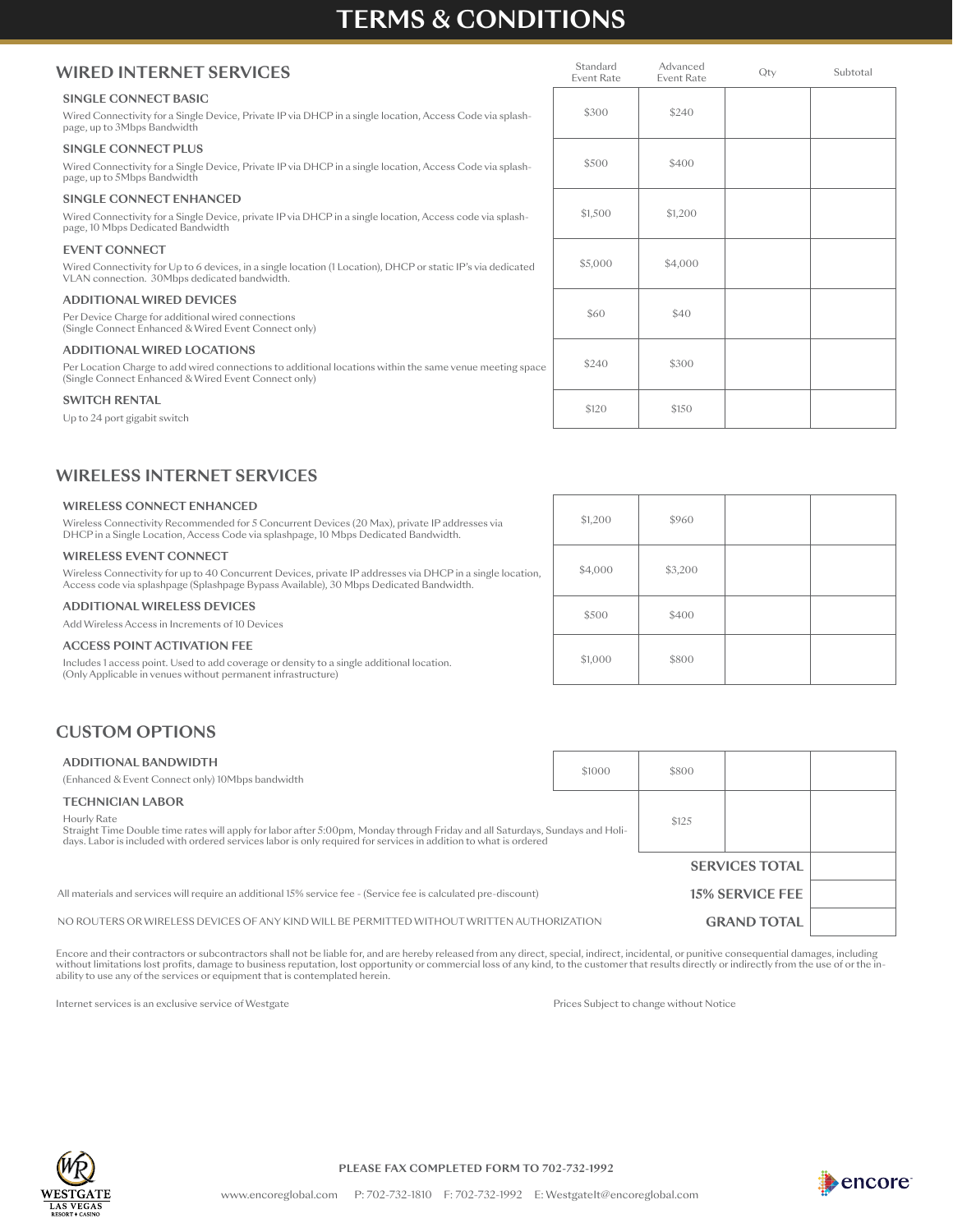# INTERNET TERMS AND CONDITIONS

These General Terms and Conditions govern the audiovisual, internet and/or related equipment ("Equipment") rented by Client from Encore, as well as any audiovisual, internet, production and/or related services or labor ("Services") provided by Encore for the event ("Event") specified in the Proposal, Order or similar ordering document. These General Terms and Conditions incorporate by reference any attached or related proposal, quote, order, schedule, contract, change of work order and/ or commencement of work and shall constitute the entire agreement ("Agreement") between Encore and Client (individually "Party" and, collectively, "Parties").

1. DEFINITIONS For purposes of this Agreement, "Encore" means Encore Group (USA) LLC and its employees, members, managers, officers, agents, assigns, affiliated companies, related entities and any subcontractors appointed by Encore. The term "Client" means the Client, its employees, officers, directors, managers, members, guests, invitees, agents, representatives and any Client Appointed Contractors ("CAC").

2. PAYMENT TERMS Client agrees to pay Encore all charges in this Agreement, including any and all Equipment, Services and/or labor overages. Payment is due and payable in full upon signing this Agreement, unless Client has established a Master Account with the Event venue that includes Encore's Equipment and/or Services in which case all charges shall be billed to Client's Master Account pursuant to the terms set forth by the venue and due and payable to the venue upon conclusion of the Event. Any direct bill or open account requires prior approval and may require a credit check and/or a deposit up to the full amount of the Proposal or Order prior to the start of the Event. Any deposit received from Client shall be credited to the final invoice for the Event. All invoices not paid in full within 30 days of the invoice date shall bear a finance charge at the lesser of the maximum rate allowed by applicable law, or 1.5% per month.

3. ESTIMATES AND CHARGES In connection with this Agreement: (a) Encore developed the applicable Proposal or Order based upon information provided by the Client. Therefore, any estimate provided to Client in connection with the expected service hours, labor hours and/ or number of days the Equipment is rented is solely an estimate. If the actual hours, actual quantities of Equipment rented hereunder or actual days the Equipment is rented is greater than the amount indicated in any proposal or quote, Client will be charged for those overages at Encore's standard rates, less any applicable discounts. A day's rental period is all or any portion of each 24-hour period starting at 07:00 and continuing through 06:59 the following day. (b) Labor rates are based upon prevailing rates and practices at the venue location where the Event is held. All labor estimates, rates and minimum labor calls are based on local venue rules and/or local union rules, as applicable. (c) All Equipment and materials are on a rental basis for the duration of the Event and shall remain the property of Encore, except where specifically identified as a sale. (d) Unless specifically stated in the Agreement, the charges herein do not include any electrical charges that may be incurred or charged by the Event facility due to the extent of the Event's audiovisual requirements. Client may be charged for such electrical charges upon conclusion of the Event. (e) If Client is exempt from the payment of sales or other applicable tax, a tax exemption certificate must be submitted prior to the commencement of the Event. If Client fails to timely submit an applicable tax exemption certificate, the sales or other applicable tax shall be due and payable at the time of final invoice. (f) If applicable, a service charge or AV house charge is included to allow Encore to provide the necessary Event support required to execute successful meetings and events including immediate on-site support, pre-event planning and preparation and coordination with our hotel partners. The entire service charge or AV house charge is for administrative costs and is not a gratuity in whole or part to employees of Encore or any other party.

4. DAMAGE TO EQUIPMENT Client agrees that, prior to the beginning of the Event, it shall have the right to review and inspect the Equipment with Encore personnel to confirm it is in good operating condition. Client shall immediately notify Encore if any Equipment is defective or not in good operating condition. Client's failure to review or inspect the Equipment prior to the start of the Event or notify Encore if the Equipment is defective or not in good operating condition shall be deemed an acknowledgment that the Equipment is in good operating condition. Client agrees to pay for all damages because of lost, damaged

or stolen Equipment, including loss or damage caused by Client's accident, misuse or neglect, based upon repair costs for reparable Equipment or full replacement cost for lost, stolen or irreparable Equipment. However, should the Equipment listed on this Agreement be damaged, lost or stolen due to Encore's sole negligence, Encore shall be responsible for the repair or replacement of the Equipment. In no event will Encore be liable for any Client damages or loss caused, in whole or in part, by the loss, malfunction or damage to any Equipment.

5. SUBLEASE With the prior written consent of Encore, Client shall have the right to sublease the Equipment and, in the event of a sublease, Client shall be fully responsible for all insurance on, repair and replacement of, and reclamation of the Equipment. Encore reserves the right to replace the Equipment at Client's expense at full retail value if the subleased Equipment is lost, damaged or untimely returned.

6. EQUIPMENT HANDLING/SURRENDER All Equipment may only be handled and operated by Encore personnel unless authorized by Encore. Equipment may not be moved, stored or serviced by Client or any other party. Client agrees that Encore shall have the right to enter the premises where the Equipment is located and shall always have access to the Equipment for the purposes of set, strike, maintenance and routine checks. On the expiration or earlier termination of this Agreement, the Equipment shall be returned in good repair, condition and working order, subject only to reasonable wear and tear. If Client brings its own computer to be used for presentation purposes during the Event, Encore recommends the computer be tested with the Event Equipment to ensure compatibility.

7. CONDITION OF EQUIPMENT Encore maintains and services the Equipment in accordance with manufacturers' specifications and industry practice. However, Encore does not provide any express or implied warranty for the Equipment or Services, including any warranty of fitness for a particular purpose or merchantability, and it does not warrant or guarantee that the Equipment, Services or labor being provided will be free of defect, malfunction or operator error. If the Equipment malfunctions or does not operate properly during the Event for any reason whatsoever, Client agrees to immediately notify Encore's on-site representative. Encore will attempt to remedy the problem as soon as possible so that the Event is not interrupted. Client agrees and acknowledges that Encore shall not be liable and assumes no responsibility for any loss, cost, damage or injury to persons or property in connection with or as a result of inoperable or malfunctioning Equipment or otherwise.

8. DAMAGE WAIVER If elected by Client and included in this Agreement as an additional fee, Encore agrees to waive any liability of Client for loss or damage to the Equipment. This waiver will not apply if it is determined the loss or damage was intentionally caused by Client, in which case Client will be fully responsible for all such loss or damage.

9. INTERNET/NETWORK EQUIPMENT AND SERVICES In the event this Agreement includes internet/network equipment and/or services, Client understands and agrees as follows: (a) Every device connected to the internet/network must have a purchased IP address from Encore, regardless of whether the IP address is used or not; (b) No servers or routers are allowed including, but not limited to, NAT, DHCP and proxy servers. (c) Encore reserves the right to disconnect any equipment that, in Encore's sole discretion, is found to be causing overall network problems without any refunds for services that have been disconnected; (d) Client agrees not to share, resell, extend, bridge or otherwise misuse Encore's connections and/or services. Encore, in its sole discretion, reserves the right to disconnect any Client found to have violated this Agreement or usage equipment without any refunds for services that have been disconnected; (e) Specific service location is defined as the area in the booth/room or other area designated by the Client. Service extended beyond rooms, air walls, doorways, walkways or 50" distance from the drop point will require an additional location and incur an additional fee; (f) Encore is not responsible for any cable and/ or equipment provided by Client or any third party; (g) The network may only be used for lawful purposes and in accordance with these terms and conditions. Transmission of any materials in violation of any local, state, federal or international laws or regulations is strictly prohibited. This includes, but is not limited to, copyrighted materials, materials judged to be threatening or obscene, or materials protected by trade secrets; (h) WIRELESS (802.11) DECLARATION. Wireless internet



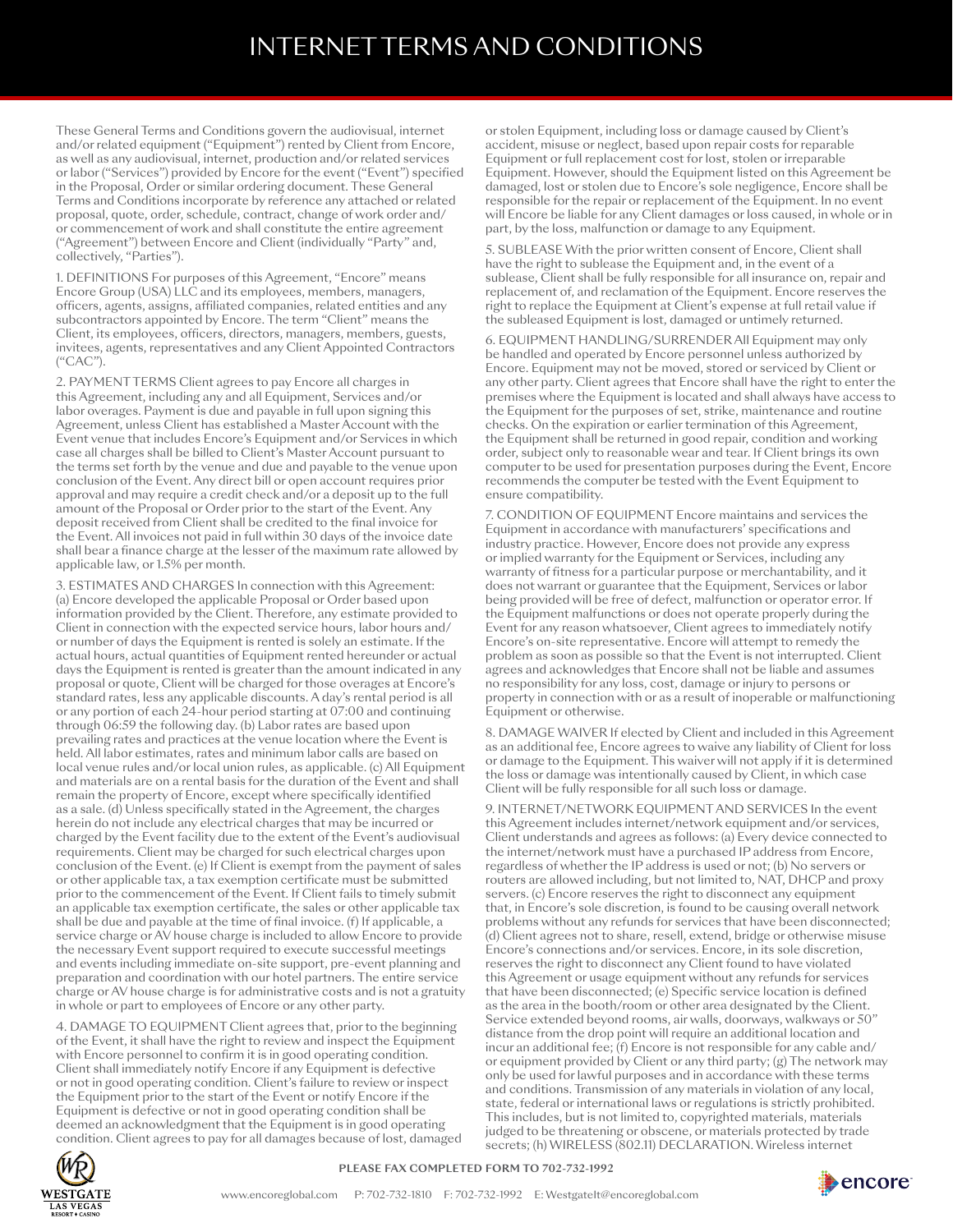## INTERNET TERMS AND CONDITIONS

service is inherently vulnerable to interference from other devices that transmit similar radio frequency signals or that operate within the same frequency spectrum. Encore cannot guarantee that interference will not occur. Encore does not recommend wireless service for mission critical services such as product presentations or demonstrations. For demonstrations or to present products and other mission critical activity via the internet, Encore highly recommends Client purchases hardwired services such as a Room/Booth Connect or Event Connect. If you are unsure which product best suits your needs, please contact Encore's on-site representative. (i) ALL WIRELESS ACCESS POINTS NOT AUTHORIZED BY ENCORE ARE PROHIBITED. Client provided access points are prohibited for use within the Event facility without Encore's prior approval. Wireless access points without adjustable power outputs are prohibited under all circumstances. If a Client wishes to showcase its wireless products, it must contact Encore at least 14 days prior to the start of the Event so that Encore may attempt (with no guarantee) to engineer a cohesive operating network that limits or controls interference. Approvals may incur a site survey fee.

10. CANCELLATION Unless otherwise agreed to in writing, if Client cancels the scheduled Event more than 30 days prior to the start of the Event, Client will not be charged any cancellation fee, except for any out of pocket expenses incurred by Encore. In the event of a full or partial cancellation less than 30 days, but more than 72 hours, prior to the start of the Event, Client shall pay Encore 50% of the price set forth in the Agreement, plus any out of pocket expenses incurred by Encore. In the event of full or partial cancellation less than 72 hours prior to the start of the scheduled Event, Client shall pay Encore 100% of the price set forth in the Agreement. ALL CANCELLATIONS MUST BE MADE IN WRITING AND RECEIVED BY ENCORE'S ON-SITE REPRESENTATIVE BEFORE BECOMING EFFECTIVE.

11. CLIENT MATERIAL HANDLING Unless this Agreement includes or contemplates Encore's handling of Client's materials, Client shall not ask Encore to handle or assist in handling Client's materials and Encore assumes no responsibility for loss, damage, theft or disappearance for any such materials. In the event Encore handles Client's materials as part of this Agreement, Encore's maximum liability for loss or damage to such materials and Client's sole and exclusive remedy is limited to \$.50 (USD) per pound per article with a maximum liability of \$100.00 (USD) per item, or \$1,500.00 (USD) per shipment, whichever is less. All shipment weights are subject to correction and final charges determined by the actual or re-weighed weight of the shipment.

12. DEFAULT If Client fails to pay rent or otherwise fails to observe, keep or perform any provision of this Agreement, or if Client should enter into voluntary or involuntary bankruptcy or receivership or other legal impediment that could impair the Equipment, Encore shall have the right to: (a) Immediately reclaim the Equipment and declare the entire amount of rent immediately due and payable without demand or notice to Client. Client waives any damages occasioned by such reclamation. Any reclamation shall not constitute a termination of this Agreement unless Encore expressly notifies Client in writing; (b) Sue to recover all amounts owed or accruing to Encore; (c) Terminate this Agreement as to any or all items of Equipment or Services and recover the full price of the Agreement; and/or (d) Exercise any other remedy at law or equity. All such remedies are cumulative and may be exercised concurrently or separately. The exercise of any remedy shall not release Client from this Agreement and Client shall remain liable for the full performance of all obligations to be performed by Client under this Agreement.

13. GOVERNING LAW AND VENUE Any and all claims, actions, disputes or controversies arising out of or related to this Agreement shall be governed by and construed in accordance with the laws of the state in which the Event is located. Any and all claims, actions, disputes or controversies arising out of or related to this Agreement shall be litigated

only in the appropriate state or federal court situated in the state and county (or nearest county) where the Event is located. The Parties submit to the exclusive jurisdiction and venue of such courts for purposes of any such action and the enforcement of any judgment or order arising therefrom.

14. ATTORNEYS' FEES AND COSTS In the event of any dispute or action related to or arising out of this Agreement, the prevailing Party shall be awarded reasonable attorneys' fees and costs, court costs, Equipment recovery costs and storage charges.

15. INDEMNIFICATION Client agrees to fully defend, indemnify and forever hold harmless Encore from and against any and all claims, causes of action, fines, penalties, damages, liabilities, judgments and expenses (including, but not limited to, attorneys' fees and costs) arising from Client's and/or CAC's: (a) negligence or willful misconduct; (b) violation of any applicable federal, state or local law or ordinance; (c) violation of any show or Event rule, policy or regulation published or set forth by the show or Event venue; and/or (d) copyright, patentor other intellectual property infringement including, but not limited to, any and all claims related to Encore's use of materials, recordings, videos, transmissions, software, and/or hardware provided by Client.

16. LIMITATION OF LIABILITY In no event will Encore be liable to Client for any special, exemplary, reliance, incidental or consequential damages (including, but not limited to lost profits, earnings, use or data), whether in contract, tort or otherwise.

17. FORCE MAJEURE The Parties' performance under this Agreement is subject to war, threat of war, terrorism, disasters, acts of God, government regulations, strikes, labor disputes, civil disorder, curtailment of transportation facilities, or any other emergency of comparable nature beyond the Parties' control, making it impossible, illegal or materially impractical to perform its obligation under this Agreement and which requires the Event to be postponed or cancelled ("Force Majeure Event"). Both Parties agree that, if possible, the Event that is the subject of this Agreement will be rescheduled at the first available opportunity suitable for each Party. In the event the Parties are unable to reschedule due to a Force Majeure Event, this Agreement may be terminated upon reasonable written notice without a cancellation charge as set forth herein, except that Encore shall be entitled to reimbursement of all actual costs incurred and actual services rendered pursuant to this Agreement.

18. INTELLECTUAL PROPERTY Client allows Encore to use the trademarks, trade names, service marks, and other intellectual property of Client given by Client to Encore for the strict purposes of carrying out Encore's duties under the Agreement and as otherwise requested by Client. Further, Client permits Encore to include event photos and renderings of set designs and other elements of Client's event(s) as Encore may reasonably require in showing current or prospective customers examples of Encore's work.

19. SEVERABILITY In the event any provision of this Agreement is unenforceable or inoperative as a matter of law, the remaining provisions shall remain in full force and effect and be construed as though such unenforceable or inoperative provisions had never been a part of this Agreement.

20. SURVIVAL All provisions of this Agreement related to indemnification, disclaimers and limitations on liability and all other obligations of the Parties that arise in connection with Encore's provisions of Equipment and/or Services survive the termination of this Agreement.

21. ENTIRE AGREEMENT This Agreement contains the Parties' entire understanding and may not be modified except in writing signed by both Parties.

Digital Signature  $\_$ 



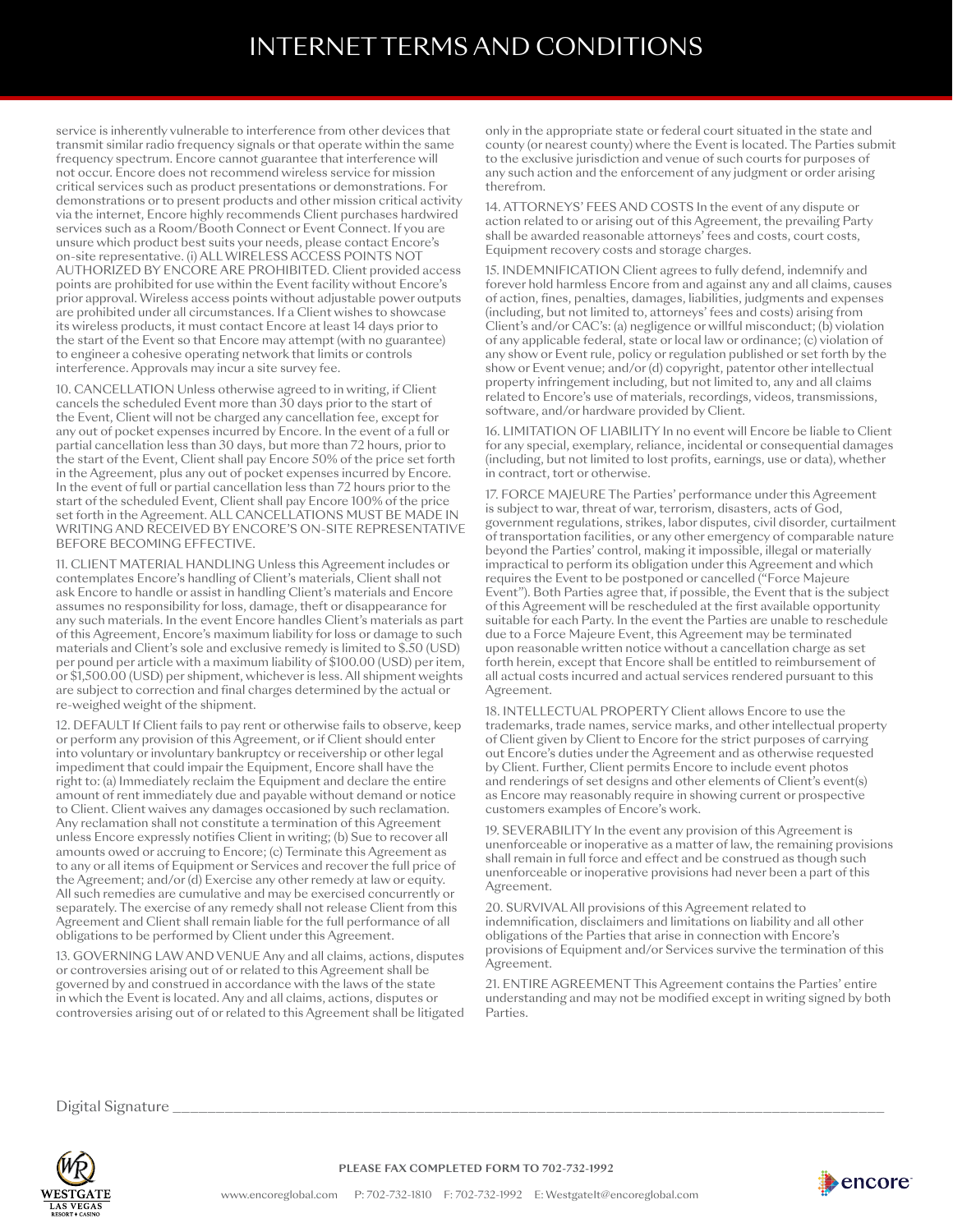

**For Faxed Forms Only. Emailed forms will need to process payment details via phone or fax.**